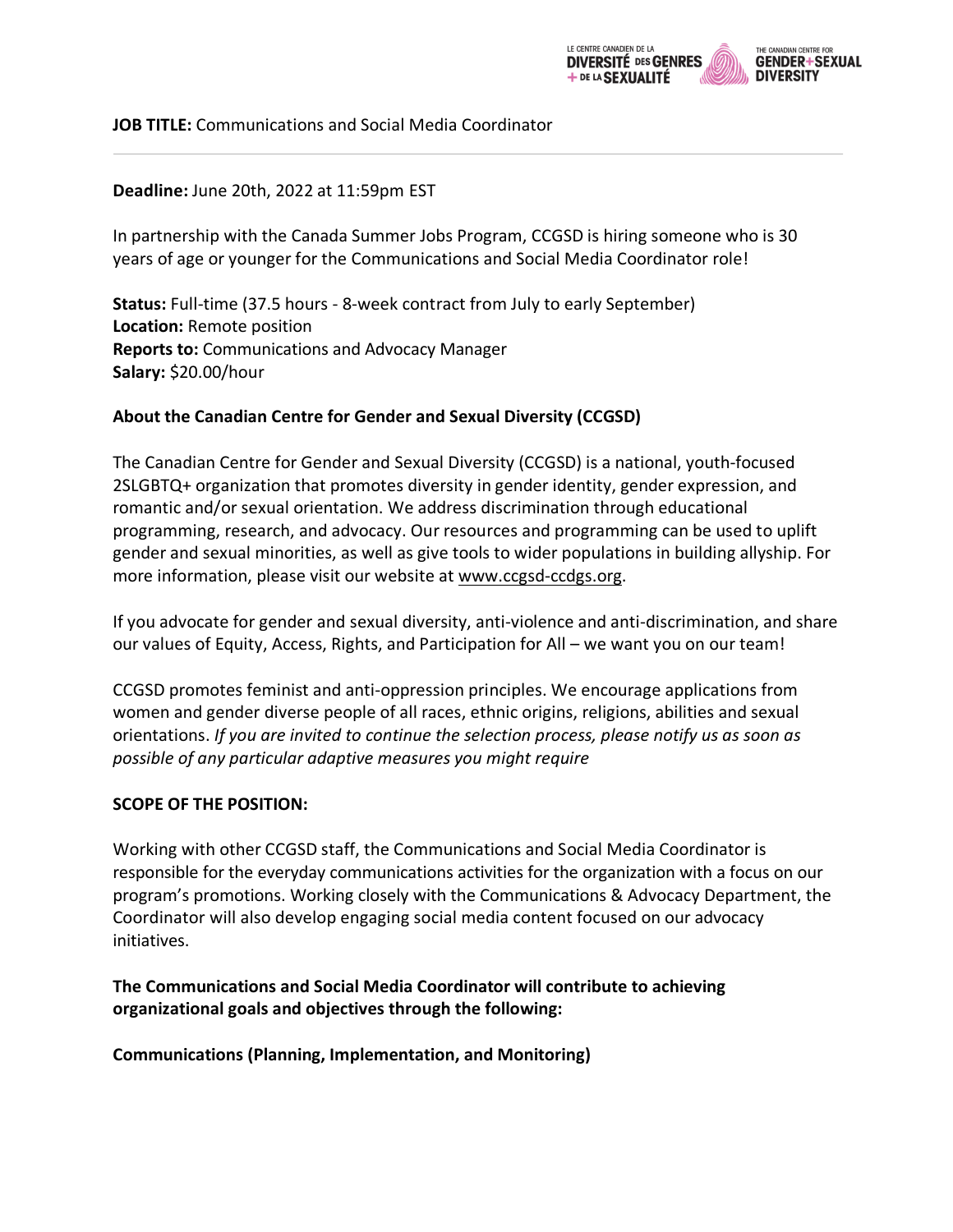- Coordinate the design, production, translation, printing and publishing of communications and graphic design products.
- Draft and proofread communications products for internal and external audiences.
- Assist members of Communications and Advocacy and the Programs Department to create, calendar, post, and monitor social media content promoting announcements, programs and advocacy opportunities.
- Assist in setting and ensuring key performance indicators (KPIs) are met and creates internal reports on fulfilment of goals.
- Regularly monitor and analyze identifying opportunities to strengthen online presence to meet our goals.
- Assist in the development of content for advocacy campaigns, themed days, and public engagement events.

# **Media and Publications**

- Assist the Executive Director and Communications & Advocacy team to create op-ed articles, advocacy statements, and press releases.
- Monitor and distribute media mentions and published work of CCGSD.
- Coordinate the development, layout and design of soft and hard copy publications, including the Annual Report, reports, and outreach materials.

# **Communications Administrative Support**

- Assist with the development of content and monitoring of the CCGSD website with support from contractors.
- Assist with email communication supports including a monthly newsletter to supports and e-blasts.
- Support to the conversion of existing supporter email list to new customer relations management (CRM) system.
- Perform other communications-related administrative tasks when assigned.

# **REQUIRED EXPERIENCE, KNOWLEDGE & COMPETENCIES:**

- Combination of education and/or work/volunteer experience in communications, marketing, fundraising or related field
- Excellent writing, analytic, and verbal/presentation skills with the ability to summarize information and connect with a variety of audiences (2SLGBTQ+ youth, educators, service providers, donors, media, volunteers)
- Experience developing and coordinating content for different communication mediums utilizing content management systems (eg: social media, e-Newsletters, websites etc.)
- Fluent or ability to adapt to using Google Suite, Constant Contact, Canva, Hootsuite
- Ability to communicate effectively, and promptly, with diverse audiences having differing levels of knowledge.